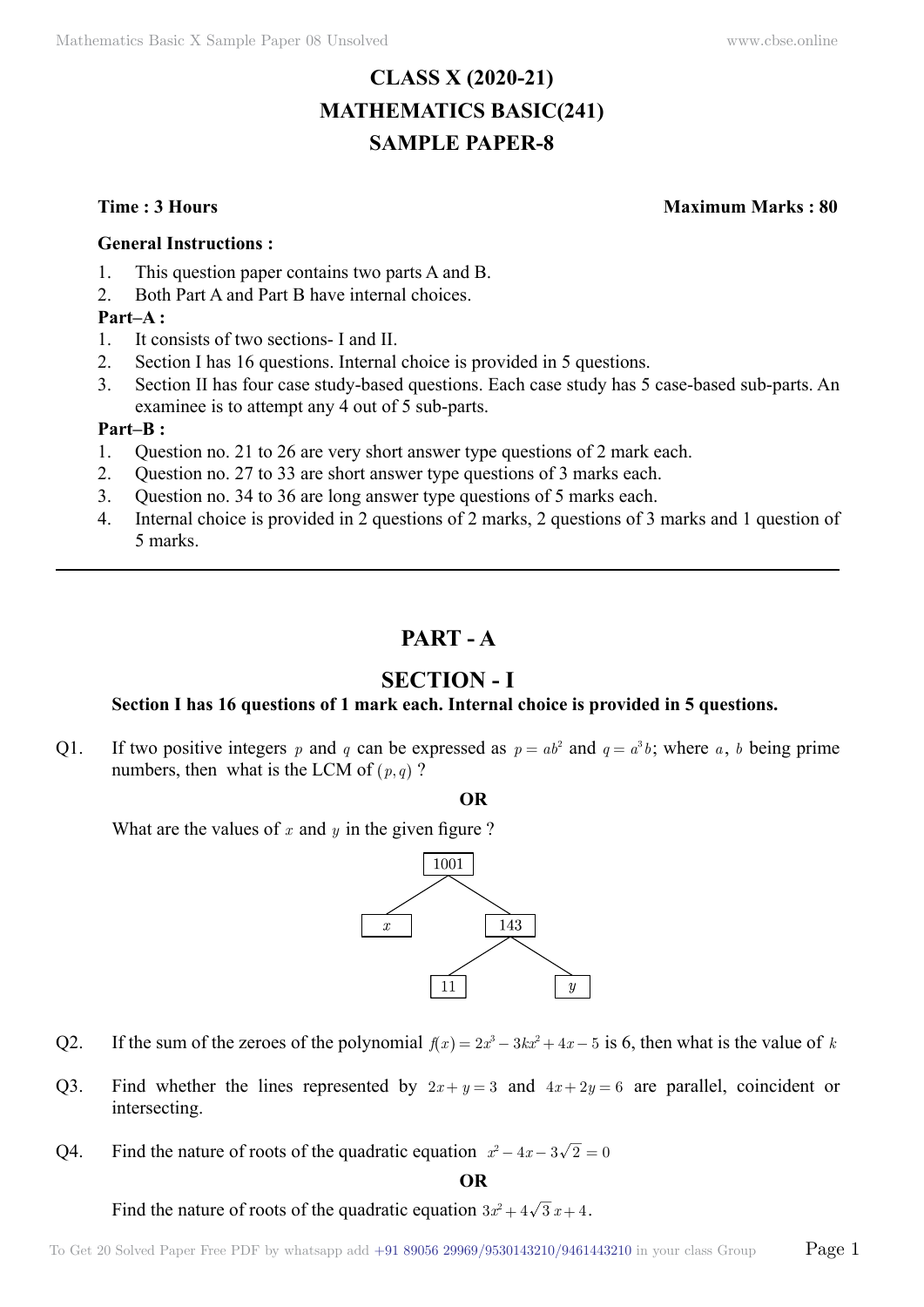- Q5. If the centre of a circle is (3, 5) and end points of a diameter are (4, 7) and (2, *y* ), then what is the value of *y* ?
- Q6. If  $\cos 9\alpha = \sin \alpha$  and  $9\alpha < 90^{\circ}$ , then what is the value of  $\tan 5\alpha$ ?
- Q7. If the height and length of the shadow of a man are equal, then find the angle of elevation of the sun.
- Q8. In figure, on a circle of radius 7 cm, tangent *PT* is drawn from a point *P* such that *PT* = 24 cm. If *O* is the centre of the circle, then what is the length of *PR* ?



 **O**

Two chords *AB* and *CD* of a circle intersect at *E* such that  $AE = 2.4$  cm,  $BE = 3.2$  cm and  $CE = 1.6$  cm . What is the length of *DE* ?

- $Q9.$  To draw a pair of tangents to a circle which are inclined to each other at an angle of  $55^\circ$ , it is required to draw tangents at the end points of these two radii of the circle, what is the angle between two radii?
- Q10. Two coins of diameter 2 cm and 4 cm respectively are kept one over the other as shown in the figure, find the area of the shaded ring shaped region in square cm.



 **O**

The diameter of two circle with centre *A* and *B* are 16 cm and 30 cm respectively. If area of another circle with centre *C* is equal to the sum of areas of these two circles, then find the circumference of the circle with centre *C*.

- Q11. Find the ratio of lateral surface areas of two cylinders with equal height.
- Q12. Twelve solid spheres of the same size are made by melting a solid metallic cylinder of base diameter 2 cm and height 16 cm. What is the diameter of each sphere?
- Q13. If median is 137 and mean is 137.05, then what is the value of mode ?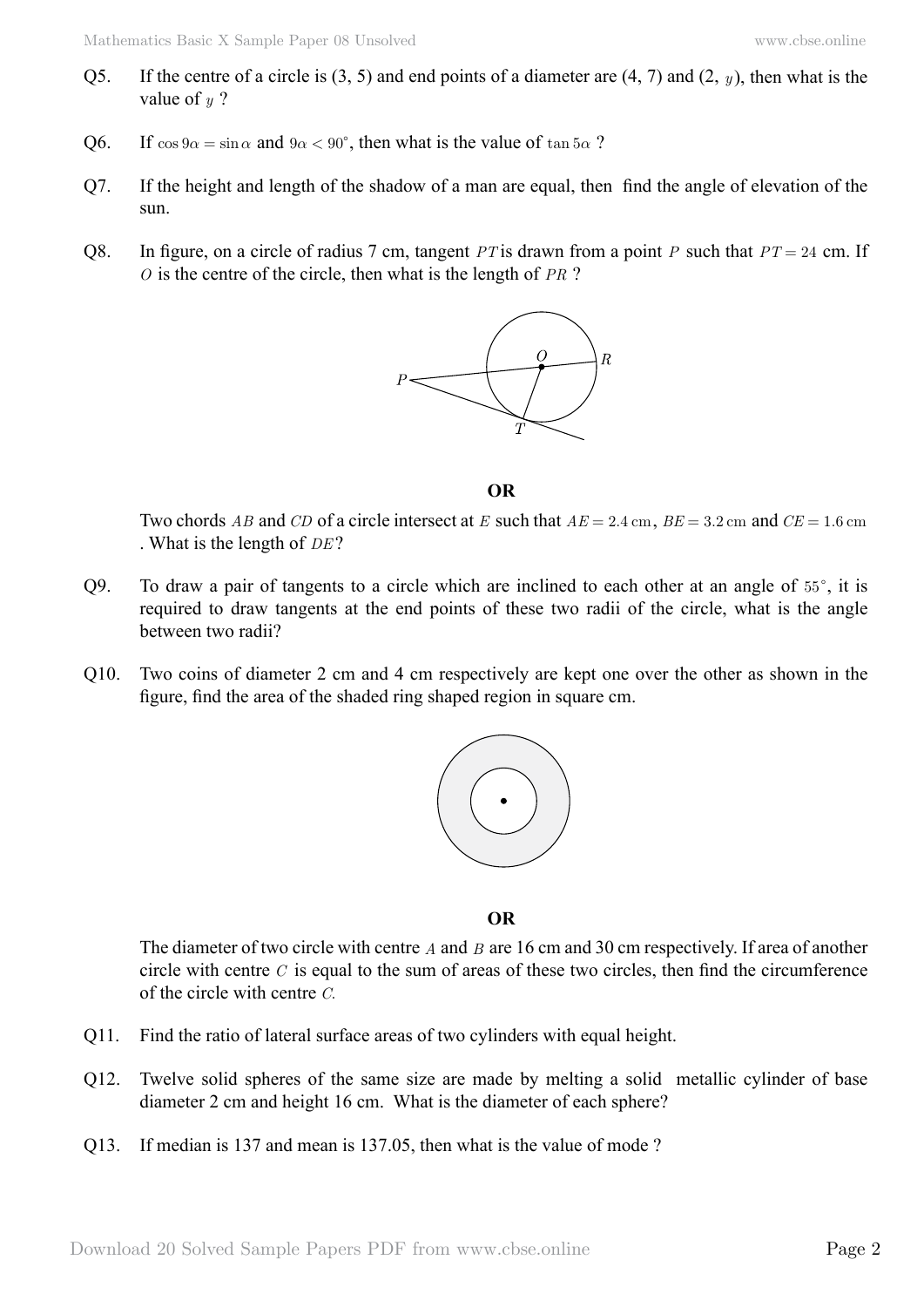Q14. The times, in seconds, taken by 150 athletes to run a 110 m hurdle race are tabulated below

| <b>Class</b> | Frequency |
|--------------|-----------|
| 13.8-14      | 2         |
| 14-14.2      | 4         |
| 14.2-14.4    | 5         |
| 14.4-14.6    | 71        |
| 14.6-14.8    | 48        |
| 14.8-15      | 20        |

What is the number of athletes who completed the race in less than 14.6 second?

- Q15. If the mean of the first *n* natural number is 15, then find *n*.
- Q16. If *E* be an event such that  $P(E) = \frac{3}{7}$ , what is  $P(\text{not } E)$  equal to?

#### **O**

A bag contains lemon flavoured candies only. Shalini takes out one candy without looking into the bag. What is the probability that she takes out an orange flavoured candy?

## **Section II**

## **Case study-based questions are compulsory. Attempt any 4 sub parts from each question. Each question carries 1 mark.**

Q17. Lavanya throws a ball upwards, from a rooftop, which is 20 m above from ground. It will reach a maximum height and then fall back to the ground. The height of the ball from the ground at time *t* is *h*, which is given by  $h = -4t^2 + 16t + 20$ .



**(i)** What is the height reached by the ball after 1 second?

|      | (a) $64 \text{ m}$                              | (b) $128 \text{ m}$ |
|------|-------------------------------------------------|---------------------|
|      | (c) $32 \text{ m}$                              | $(d)$ 20 m          |
| (ii) | What is the maximum height reached by the ball? |                     |
|      | (a) $54 \text{ m}$                              | (b) $44 \text{ m}$  |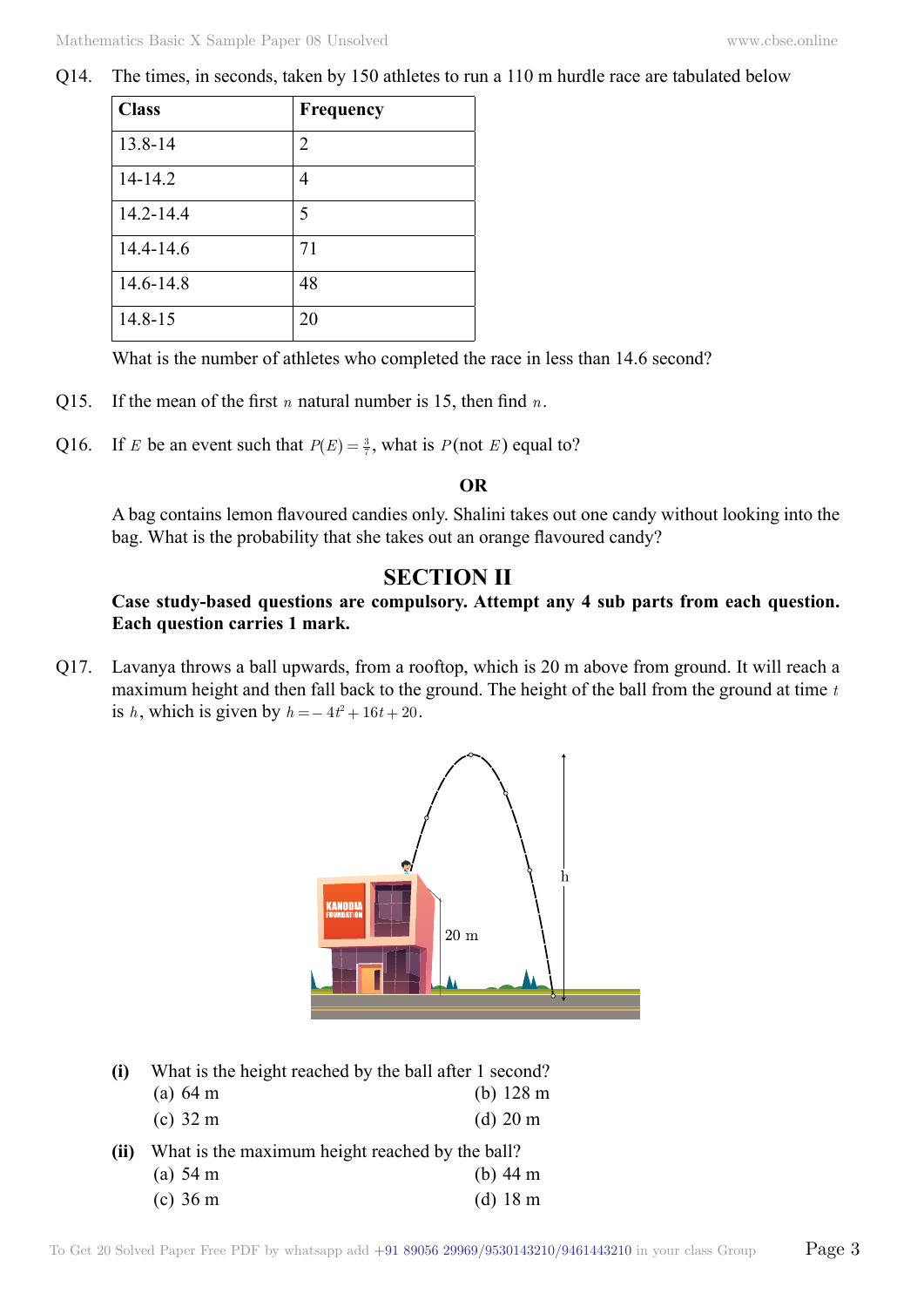- **(iii)** How long will the ball take to hit the ground? (a) 4 seconds (b) 3 seconds (c) 5 seconds (d) 6 seconds
- (iv) What are the two possible times to reach the ball at the same height of 32 m?<br>(a) 1 and 3 seconds (b) 1 and 4 seconds
- (a) 1 and 3 seconds (c) 1 and 2 seconds (d) 1 and 5 seconds **(v)** Where is the ball after 5 seconds ?
	- (a) at the ground (b) rebounds (c) at highest point (d) fall back
- Q18. Ajay, Bhigu and Colin are fast friend since childhood. They always want to sit in a row in the classroom . But teacher doesn't allow them and rotate the seats row-wise everyday. Bhigu is very good in maths and he does distance calculation everyday. He consider the centre of class as origin and marks their position on a paper in a co-ordinate system. One day Bhigu make the following diagram of their seating position.



| (i)   | What are the coordinates of point A?<br>(a) $(2,2)$ | (b) $(2,-2)$    |
|-------|-----------------------------------------------------|-----------------|
|       | (c) $(-2, 2)$                                       | (d) $(-2,-2)$   |
| (ii)  | What is the distance of point A from origin?        |                 |
|       | (a) 8                                               | (b) $2\sqrt{2}$ |
|       | $(c)$ 4                                             | (d) $4\sqrt{2}$ |
| (iii) | What is the distance between $A$ and $B$ ?          |                 |
|       | (a) $3\sqrt{19}$                                    | (b) $3\sqrt{5}$ |
|       | (c) $\sqrt{17}$                                     | (d) $2\sqrt{5}$ |
| (iv)  | What is the distance between $B$ and $C$ ?          |                 |
|       | (a) $3\sqrt{19}$                                    | (b) $3\sqrt{5}$ |
|       | (c) $2\sqrt{17}$                                    | (d) $2\sqrt{5}$ |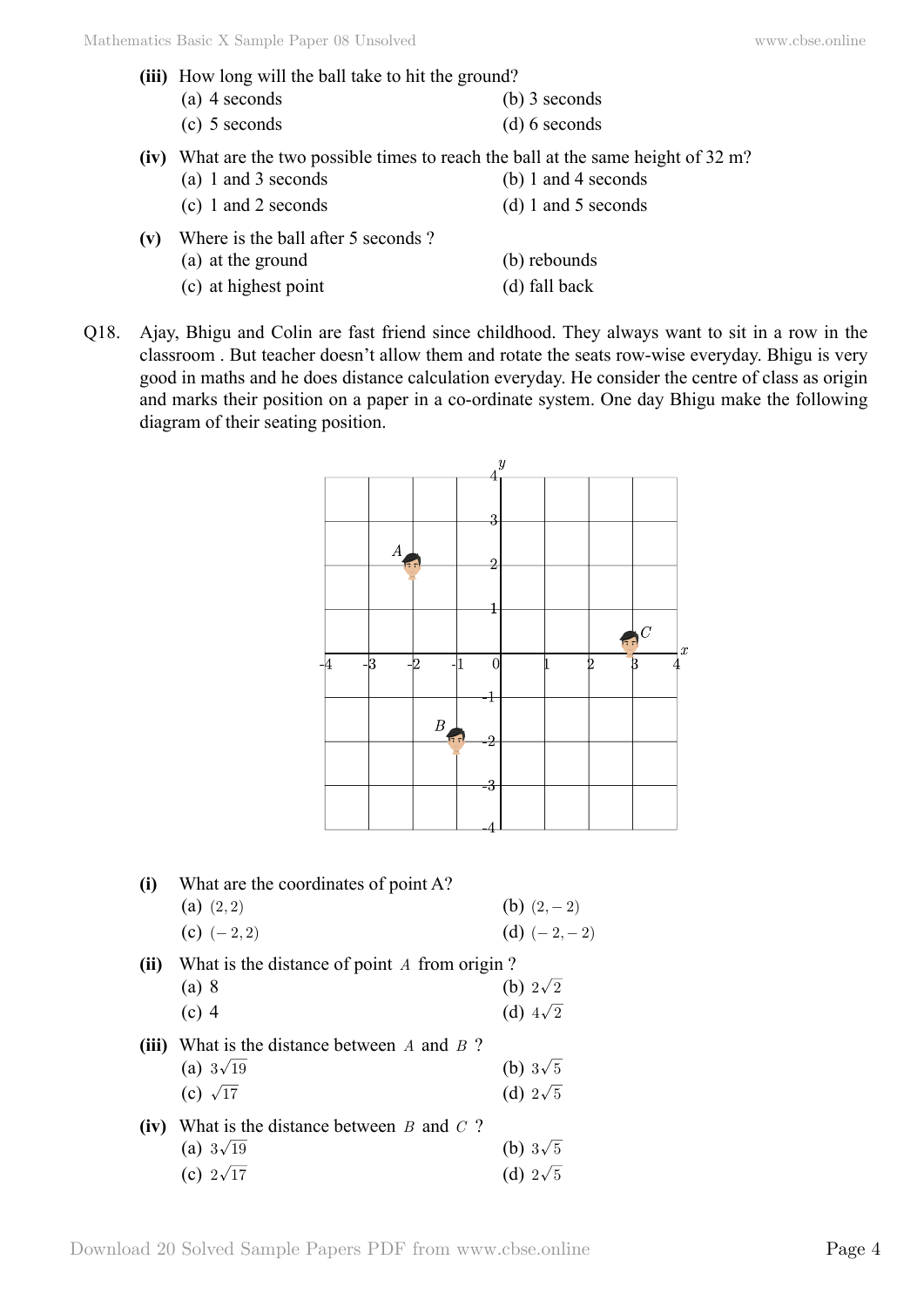(v) A point *D* lies on the line segment between points *A* and B such that  $AD : DB = 4 : 3$ . What are the the coordinates of point *D* ?

(a) 
$$
\left(\frac{10}{7}, \frac{2}{7}\right)
$$
  
\n(b)  $\left(\frac{2}{7}, \frac{7}{7}\right)$   
\n(c)  $\left(-\frac{10}{7}, -\frac{2}{7}\right)$   
\n(d)  $\left(-\frac{2}{7}, -\frac{7}{7}\right)$ 

Q19. Radio towers are used for transmitting a range of communication services including radio and television. The tower will either act as an antenna itself or support one or more antennas on its structure, including microwave dishes. They are among the tallest human-made structures. There are 2 main types: guyed and self-supporting structures.

On a similar concept, a radio station tower was built in two sections *A* and *B* . Tower is supported by wires from a point *O* . Distance between the base of the tower and point *O* is 36 m. From point  $O$ , the angle of elevation of the top of section *B* is 30° and the angle of elevation of the top of section *A* is  $45^\circ$ .



| (i)   | What is the height of the section $B$ ?                                                 |                       |  |
|-------|-----------------------------------------------------------------------------------------|-----------------------|--|
|       | (a) $12\sqrt{3}$ m                                                                      | (b) $12\sqrt{2}$ m    |  |
|       | (c) $8\sqrt{3}$ m                                                                       | (d) $4\sqrt{2}$ m     |  |
| (ii)  | What is the height of the section $\Lambda$ ?                                           |                       |  |
|       | (a) $12(2-\sqrt{2})$                                                                    | (b) 24 $(2-\sqrt{2})$ |  |
|       | (c) $12(3-\sqrt{3})$                                                                    | (d) $24(3-\sqrt{3})$  |  |
| (iii) | What is the length of the wire structure from the point $O$ to the top of section A?    |                       |  |
|       | (a) $32\sqrt{2}$ m                                                                      | (b) $24\sqrt{3}$ m    |  |
|       | (c) $28\sqrt{3}$ m                                                                      | (d) $36\sqrt{2}$ m    |  |
| (iv)  | What is the length of the wire structure from the point $O$ to the top of section $B$ ? |                       |  |
|       | (a) $12\sqrt{3}$ m                                                                      | (b) $24\sqrt{3}$ m    |  |
|       | (c) $28\sqrt{3}$ m                                                                      | (d) $16\sqrt{3}$ m    |  |
| (v)   | What is the angle of depression from top of tower to point $O$ ?                        |                       |  |
|       | $(a) 30^\circ$                                                                          | (b) $45^{\circ}$      |  |
|       | $(c) 15^\circ$                                                                          | (d) 75 $^{\circ}$     |  |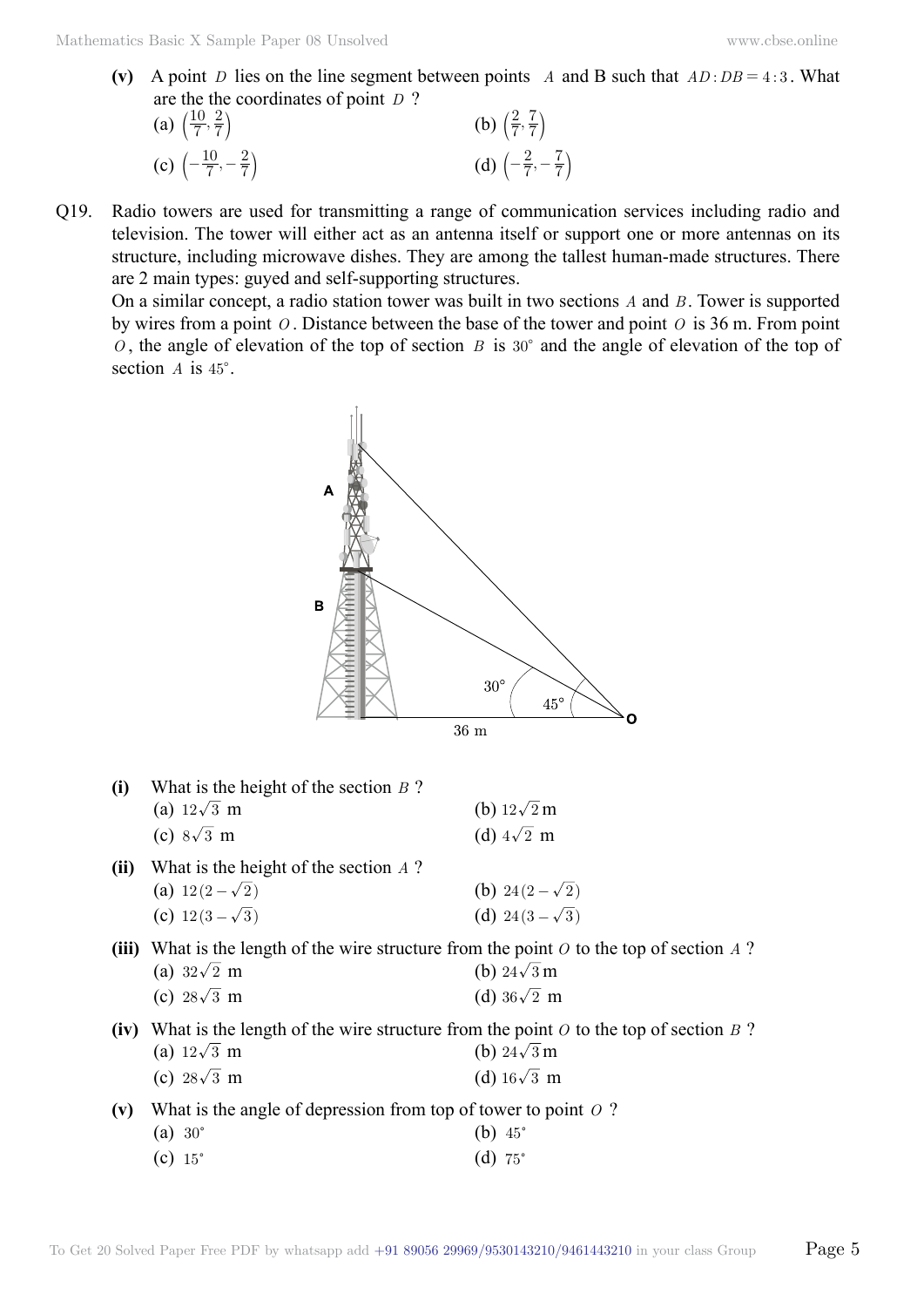Q20. A bakery is an establishment that produces and sells flour-based food baked in an oven such as bread, cookies, cakes, pastries, and pies. Some retail bakeries are also categorized as cafés, serving coffee and tea to customers who wish to consume the baked goods on the premises.



Tania runs a bakery shop and her bakery is very famous for tasty biscuits. The amount of mixture required to make one biscuit is 18 cu cm. Before it is cooked, the mixture is rolled into a sphere. After the biscuit is cooked, the biscuit becomes a cylinder of radius 3 cm and height 0.7 cm. The increase in volume is due to air being trapped in the biscuit. Biscuits are packed in a cylindrical card box of height 14 cm. The arrangement of biscuits is shown below.



| (i)   | What is the volume of the biscuits after it is cooked?<br>(a) $17.8 \text{ cu cm}$<br>$(c)$ 19.8 cu cm             | (b) $18.7 \text{ cu cm}$<br>$(d)$ 21.2 cu cm     |
|-------|--------------------------------------------------------------------------------------------------------------------|--------------------------------------------------|
| (ii)  | What is the volume of air trapped, while cooking the biscuit?<br>$(a)$ 1.8 cu cm<br>$(c)$ 1.5 cu cm                | $(b)$ 0.7 cu cm<br>$(d)$ 3.2 cu cm               |
| (iii) | How many biscuits will be there in a box?<br>(a) $120$<br>(c) 140                                                  | (b) $70$<br>(d) 60                               |
| (iv)  | How much space is vacant in box after biscuits are packed?<br>(a) $940 \text{ cm}^3$<br>(c) $846 \text{ cm}^3$     | (b) $792 \text{ cm}^3$<br>(d) $912 \text{ cm}^3$ |
| (v)   | If weight of 7 biscuits is 50 grams, what will be the weight of box of biscuits?<br>$(a)$ 750 gram<br>(c) 900 gram | (b) $1.4 \text{ kg}$<br>(d) 1 kg                 |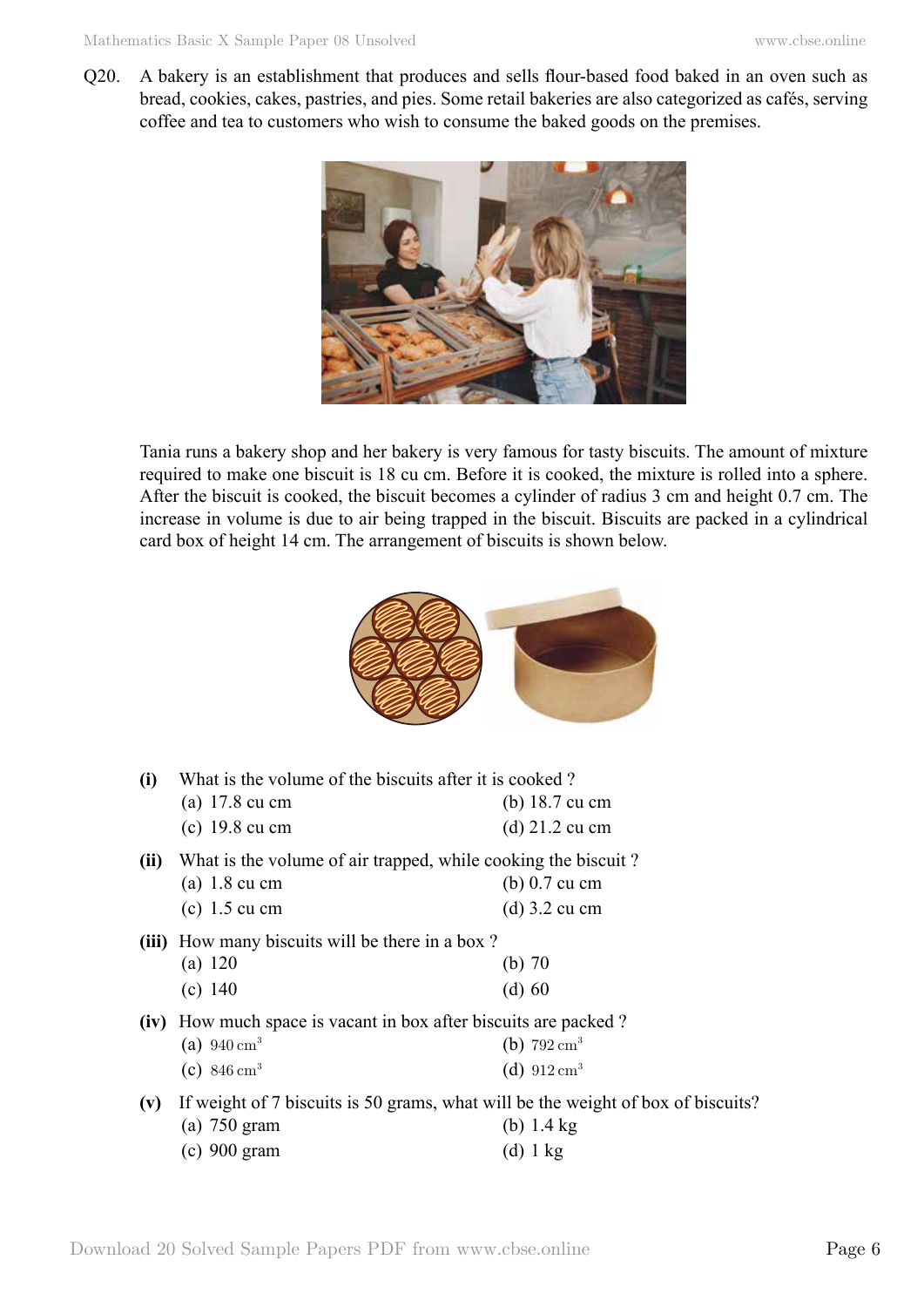# **Part - B**

### **All questions are compulsory. In case of internal choices, attempt anyone.**

- Q21. Find the roots of the quadratic equation  $6x^2 x 2 = 0$ .
- Q22. In the given figure,  $\triangle ABC \sim \triangle PQR$ . Find the value of  $y + z$ .



Q23. Prove that  $\frac{\tan \theta}{1 + \tan \theta}$ tan cot cot  $\frac{\tan^2\theta}{1+\tan^2\theta} + \frac{\cot^2\theta}{1+\cot^2\theta} = 1$ 2 2 θ θ θ θ  $\frac{\tan^{-1}\theta}{\tan^{-1}\theta} + \frac{\cot^{-1}\theta}{1 + \cot^{-1}\theta} = 1.$ 

 **O**

Prove that  $\frac{\cos \theta}{\cos \theta}$ cosec cosec cosec  $\theta - 1$   $\cos \theta + 1$ θ θ  $\frac{\theta}{-1} + \frac{\csc \theta}{\csc \theta + 1} = 2 \sec^2 \theta.$ 

- Q24. Find the length of kite string flying at 100 m above the ground with the elevation of  $60^\circ$ .
- Q25. In a lottery, there are 10 prizes and 25 blanks. What is the probability of getting a prize?
- Q26. A bag contains cards with numbers written on it from 1–80. A card is pulled out at random. Find the probability that the card shows a perfect square.
- Q27. If one the zero of a polynomial  $3x^2 8x + 2k + 1$  is seven times the other, find the value of *k*.

 **O**

Quadratic polynomial  $2x^2 - 3x + 1$  has zeroes as  $\alpha$  and  $\beta$ . Now form a quadratic polynomial whose zeroes are  $3\alpha$  and  $3\beta$ .

Q28. Solve for  $x : \sqrt{3} x^2 - 2\sqrt{2} x - 2\sqrt{3} = 0$ 

 **O**

Solve for  $x$  :  $x^2 + 5x - (a^2 + a - 6) = 0$ 

- Q29. If the point  $C(-1, 2)$  divides internally the line segment joining the points  $A(2, 5)$  and  $B(x, y)$  in the ratio 3:4, find the value of  $x^2 + y^2$ .
- Q30. Construct a tangent to a circle of radius 4 cm from a point on the concentric circle of radius 6 cm.
- Q31. Two ships are approaching a light house from opposite directions. The angle of depression of two ships from top of the light house are 30º and 45º. If the distance between two ships is 100 m, Find the height of light-house.
- Q32. In the given figure, a chord *AB* of the circle with centre *O* and radius 10 cm, that subtends a right angle at the centre of the circle. Find the area of the minor segment *AQBP*. Hence find the area of major segment *ALBQA*. (Use  $\pi = 3.14$ )